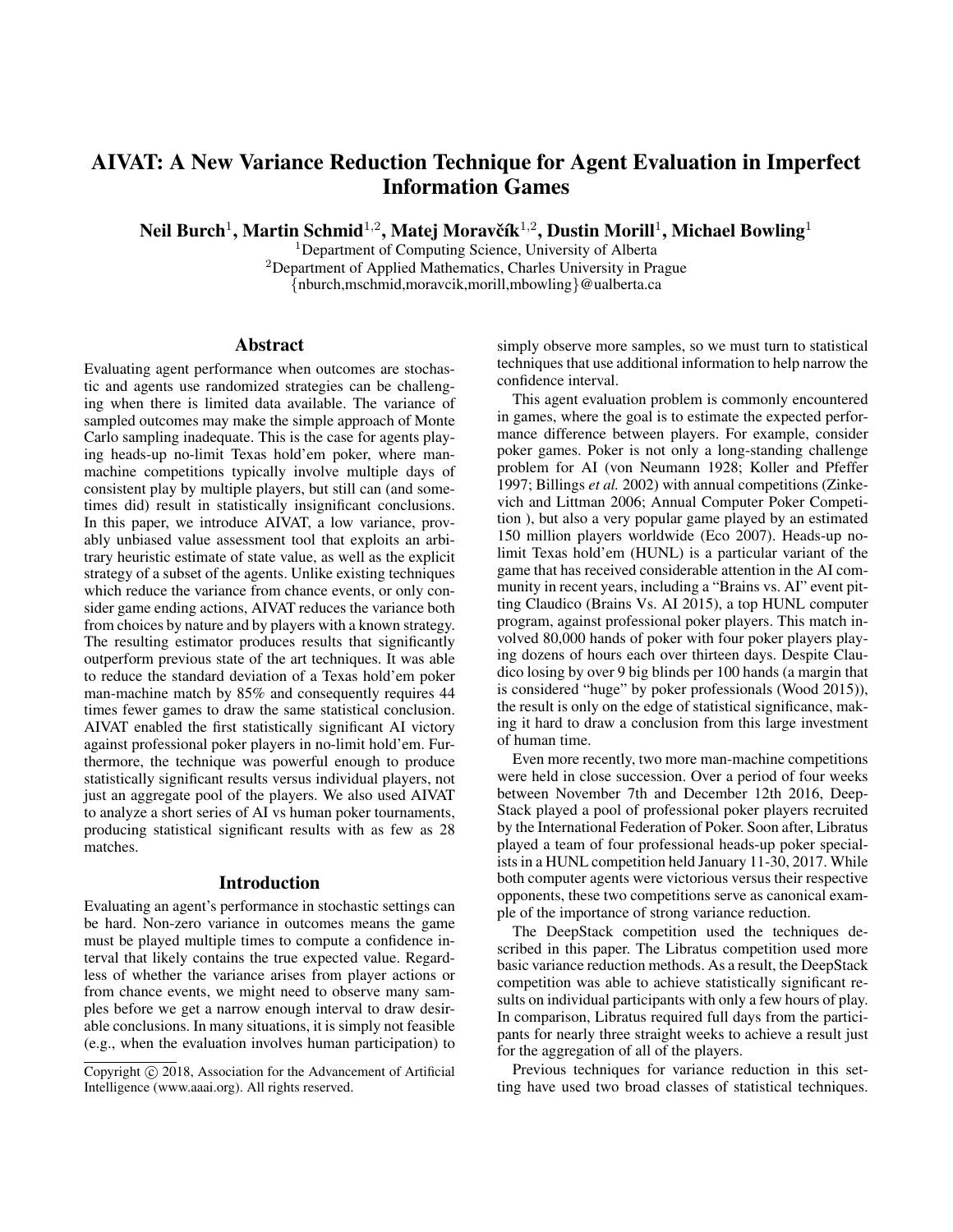Techniques like MIVAT (White and Bowling 2009) use the method of control variates with heuristic value estimates to reduce the variance caused by chance events. The technique of importance sampling over imaginary observations (Bowling *et al.* 2008) takes a different approach, using knowledge of a player strategy to evaluate multiple states given a single observation. Imaginary observations can be used to reduce the variance caused by privately observed chance events, as well as the player's random choice whether to make any actions which would immediately end the game.

Techniques from the two classes can be naively combined, but are not specifically designed to work together for the greatest reduction in variance, and neither of the techniques deal with the variance caused by non-terminal action selection. Because good play in imperfect information games generally requires randomised action selection, ignoring action variance is an major shortcoming. We introduce the action-informed value assessment tool (AIVAT), an unbiased low-variance estimator for imperfect information games which extends the use of control variates to player actions, and makes explicit use of imaginary observations to exploit knowledge of the game structure and player strategies.

# Background

This paper focuses on variance reduction when evaluating agents for extensive form games, a class of imperfect information sequential decision making problems. Formally, an extensive form game involves a set of players P and chance player  $p_c$ , a set of states S described as a history of actions from the initial state  $\emptyset$ , a set  $Z \subset S$  of terminal states, acting player  $p(h) : S \setminus Z \mapsto P \bigcup \{p_c\}$ , player value functions  $v_p(z)$  :  $Z \mapsto \mathbf{R}$ , and information partitions  $\mathcal{I}_p$  of  ${h \in S[p(h) = p]}$ . We will say  $h \sqsubset h'$  if a game in state  $h'$ was previously in state h,  $h \sqsubseteq h'$  if  $h \sqsubset h'$  or  $h = h'$ ,  $A(h)$ is the set of valid actions at h, and  $h \cdot a$  is the successor state of  $h$  that is reached by making action  $a$ . For all states  $h$  such that  $p(h) = p_c$ ,  $\sigma_{p_c}(h, a)$  is the publicly known probability distribution over possible chance outcomes at state h.

An information set  $I \in \mathcal{I}_p$  describes a set of states that player  $p$  can not distinguish due to imperfect information of the game state. Any player decision is therefore made at information sets, not states. A behaviour strategy  $\sigma_p(I, a)$  gives the probability of player p making decision  $a$  at information set  $I$ . The behaviour in a state is determined by the information set I, so that  $\forall h \in I \sigma_p(h, a) =$  $\sigma_p(I, a)$ . We will say the probability of reaching a state h is  $\pi(h) = \Pi_{h \cdot a} \sigma_{p(h')}(\hat{h}', a)$ . It is also useful to consider  $\pi_p(h) = \prod_{h' \cdot a \sqsubseteq h, p(h') = p} \sigma_p(h', a)$ , the probability of a player reaching state  $\overline{h}$  if all other players play to reach  $h$ . This notation can be extended so that for any set of players  $T, \pi_T(h) = \Pi_{p \in T} \pi_p(h).$ 

When talking about estimating the value for players in a  $\sum_{z \in Z} \pi(z) v_p(z)$ . An estimator  $e(z)$  is said to be unbiased if game, we are trying to find the expected value  $\mathbb{E}_{z}[v_p(z)] =$ the expected value  $\mathbb{E}_z[e(z)] = \mathbb{E}_z[v_p(z)]$ . Having an estimator be provably unbiased is important because it is in some sense truthful: a player can not appear to do better by changing their play to take advantage of the estimation method.

### MIVAT and Imaginary Observations

AIVAT is an extension of two earlier techniques, MIVAT and importance sampling over imaginary observations. MI-VAT (White and Bowling 2009) and its precursor DI-VAT (Zinkevich *et al.* 2006) use value functions for a control variate that estimates the expected utility given observed chance events. Conceptually, the techniques subtract the change in expected utility due to a chance action to get a lower variance value. For example, in poker, it is likely that good hands end in positive outcomes and bad hands end in negative outcomes. Starting with the observed outcome, we could subtract some value for good hands and add a value for bad hands, and we would expect the corrected value to have lower variance. If the expected value of the correction terms is zero, we can use the lower variance corrected value as an unbiased estimator of player value.

DIVAT requires a strategy for all players to generate value estimates for states through self-play, while MIVAT generalized the approach by allowing for arbitrary value functions defined after chance events. Both add a correction term for each chance event in an observed state. In order to remain unbiased despite using an arbitrary value estimation function  $u(o)$ , MIVAT uses a correction term of the form  $\mathbb{E}_{\alpha}[u(o)] - u(o)$  for an observation with outcome o. Computing this expectation requires us to know the probability distribution that o was drawn from, which is true in the case of chance events as  $\sigma_{p_c}$  is public knowledge. These terms are guaranteed to have an expected value of zero, making the MIVAT value (observed value plus correction terms) an unbiased estimate of player value. In a game like poker, MI-VAT will account for the dealer giving a player favourable or unfavourable cards, but not for lucky player actions selected from a randomised strategy.

Imaginary observations with importance sampling (Bowling *et al.* 2008) uses knowledge of a player's strategy to compute an expected value of multiple states given an observation of a single state. Due to imperfect information, there may be many states which are all guaranteed to have the same probability of the opponent making their actions. If we consider importance sampling over these imaginary observations, the opponent's probability of reaching the state cancels out so we do not need to know the opponent's strategy. By taking an expectation over a set of states for every observation, we expect a lower variance value.

There are two kinds of situations where we can use imaginary observations. First, for any states  $h$  where player  $p$ could have made an action  $a$  which ends the game, we can add the imaginary observation of the terminal state  $h \cdot a$ . For example, in poker this lets us consider player  $p$  folding to a bet they called or raised, or calling a bet we folded to in the final round. Second, because of the information partitions in imperfect information games, there may be other states that have identical opponent probabilities. In poker, this lets us consider all the states where the public player actions are the same, the opponent private cards and public board cards are the same, but player  $p$  has different private cards. Imaginary observations do not let us reduce the variance caused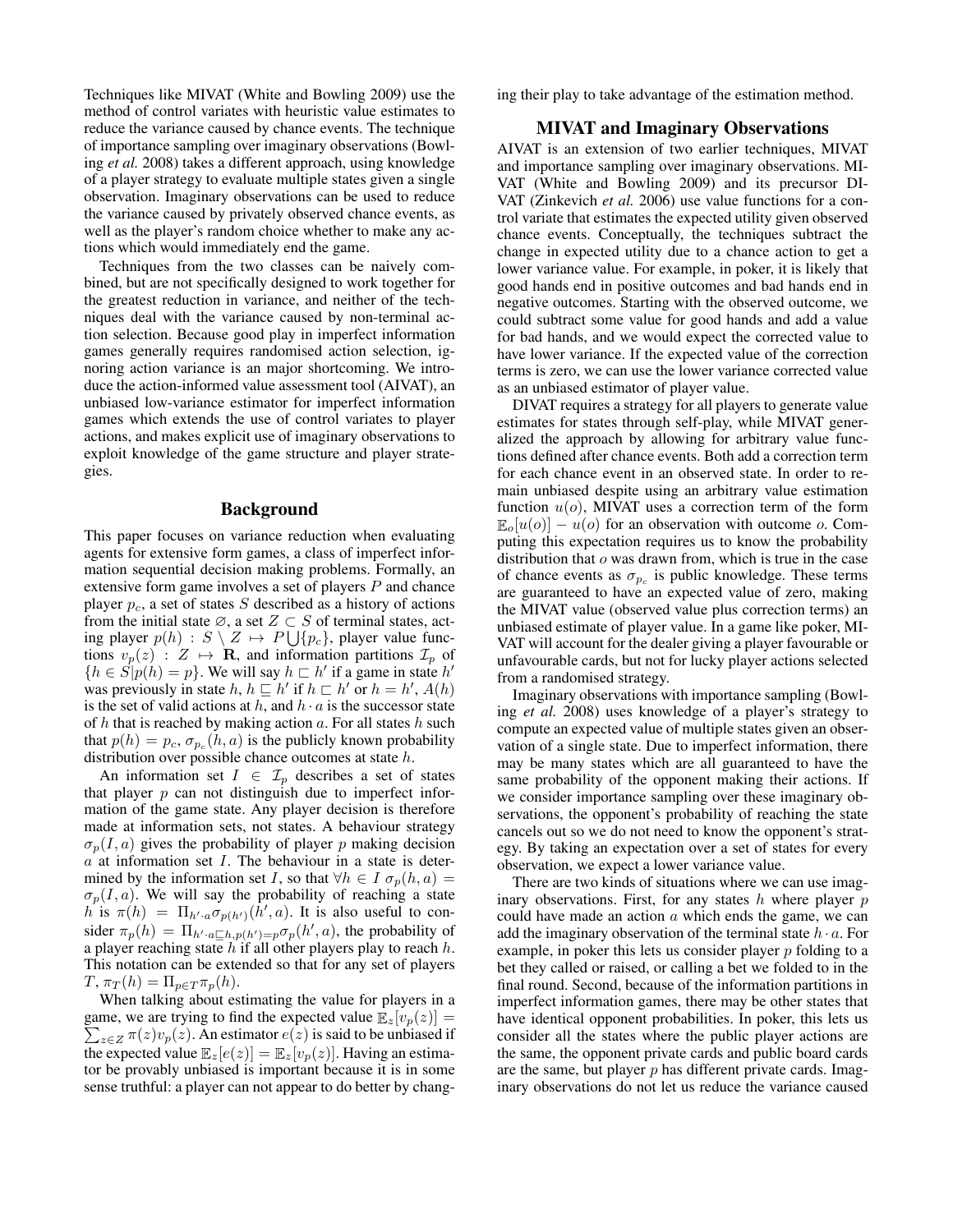by choosing non-terminal actions or the outcomes of publicly visible chance events.

MIVAT and imaginary observations consider different information and can be combined to get a value estimate with lower variance than either technique used individually. Instead of using the terminal value  $v(z)$  for an imaginary observation  $z$ , we could use the MIVAT value estimate given z. However, because neither technique has terms which address the effect of non-terminal actions, we would never expect this combination of techniques to produce a zero variance value estimate. Even with a "perfect" value function that correctly estimates the expected value of a state and action for the players, there would still be some variance in the value estimate due to random action selection by players.

### AIVAT

Conceptually, AIVAT combines the chance correction terms of MIVAT with imaginary observations across private information, along with new MIVAT-like correction terms for player actions. The AIVAT estimator is the sum of a base value using imaginary observations, plus imaginary observation correction terms for both player actions and chance events. Roughly speaking, moving backwards through the choices in an observed game, the AIVAT correction terms are constructed in a fashion that shifts an estimate of the expected value after a choice was made towards an estimate of the expected value before the choice.

Because imaginary observations with importance sampling provides an unbiased estimate of the expected value of the players, and the MIVAT-like terms have an expected value of zero, AIVAT is also an unbiased estimator of the expected player value. Furthermore, with well-structured games, "perfect" value functions, and knowledge of all player strategies, we could achieve zero variance estimators: the imaginary observation values and the correction terms would sum to the expected player value, regardless of the observed game.

Figure 1 gives a high level overview of MIVAT, imaginary observations, and AIVAT. In this example, we are interested in the expected value for player 1, and know player 1's strategy. We use an observation of one hand of Leduc hold'em poker, a small synthetic game constructed for research (Southey *et al.* 2005). Leduc hold'em is a two round game with one private card for each player, and one publicly visible board card that is revealed after the first round of player actions. In the example, player 1 is dealt  $Q\spadesuit$  and player 2 is dealt  $K$ <sup> $\spadesuit$ </sup>. Player 1 makes the **check** action followed by a player 2 check action. The public board card is revealed to be  $J\heartsuit$ . There are three actions in round two: check, raise, call ; and player 1 loses 5 chips.

### AIVAT Correction Terms

We start by describing the correction terms added for chance events and actions. Given information about a player's strategy, we can treat that player's choice events as chance events and construct MIVAT-like correction terms for them. The player strategy also allows imaginary observations considering alternative histories with identical opponent probabili-



Figure 1: Comparison of MIVAT, imaginary observations, and AIVAT

ties, so we can compute an expectation over a set of compatible histories rather than using the single observed outcome.

The correction term at a decision point will be the expectation across all compatible histories of the expected value before a choice, minus the value after the observed choice. As with MIVAT, the values are estimated using an arbitrary fixed value function to estimate the value after every decision. Value estimates which more closely approximate the true expected value will result in greater variance reduction.

To consider imaginary observations, we need at least one player for which we know the strategy. Let  $P_a$  be a nonempty set of players, including  $p_c$ , such that  $\forall p \in P_a$  we know  $\sigma_p$ , and  $P_o = P \setminus P_a$  be the set of opponent players for which we do not know the strategy. If  $P_a = \{p_c\}$  then AIVAT would be identical to MIVAT. We must also partition the states into the sets we can evaluate given an observation of a completed game. Let  $H$  be a partition of states  ${h|p(h) \in P_a}$  such that  $\forall H \in \mathcal{H}$  and  $\forall h, h' \in H$ ,

- 1.  $\forall p \in P_o \,\forall \sigma_p \,\pi_p(h) = \pi_p(h')$ . For example, this can be enforced by requiring h and  $h'$  to pass through the same sequence of player  $p$  information sets and make the same actions at those information sets.
- 2.  $h \not\sqsubset h'$ . This implies a uniqueness property, where for any terminal  $z$ ,  $\{\vec{h}''|h'' \sqsubset z, \vec{h}'' \in H\}$  is either empty or a singleton.
- 3. We will extend the actions so that  $A'(h) = \bigcup_{h'' \in H} A(h'')$ and let  $\sigma(h, a) = 0 \,\forall a \in A'(h) \setminus A(h)$ . Because  $A'(h) =$  $A'(h')$  we will say  $A(H) = A'(h)$ .

Similar to MIVAT, we need value functions that give an estimate of the expected value after an action. Let there be arbitrary functions  $u_h(a) : A'(h) \mapsto \mathbf{R}$  for each state h where  $p(h) \in P_a$ . Say we have seen a terminal state z. Consider a part  $H \in \mathcal{H}$ . If  $\sharp h \in H$  such that  $h \sqsubset z$ , then the correction term  $k_H(z) = 0$ . Otherwise, property 2 of H implies there is a unique observed action  $a<sub>O</sub>$  such that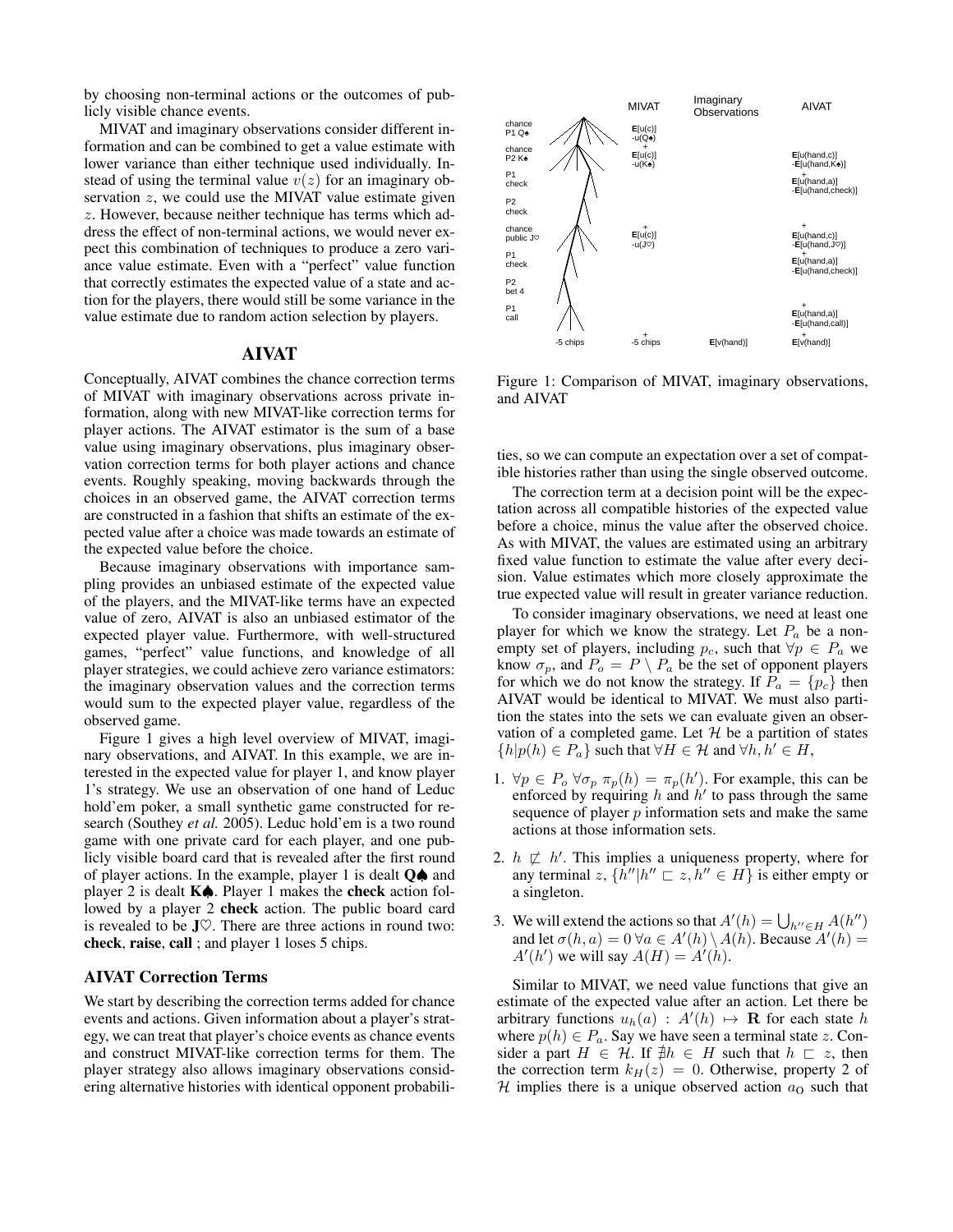$h \cdot a_0 \sqsubseteq z, h \in H, a_0 \in A(h)$ , and the correction term is

$$
k_H(z) = \frac{\sum_{a \in A(H)} \sum_{h \in H} \pi_{P_a}(h \cdot a) u_h(a)}{\sum_{h \in H} \pi_{P_a}(h)}
$$

$$
- \frac{\sum_{h \in H} \pi_{P_a}(h \cdot a_0) u_h(a_0)}{\sum_{h \in H} \pi_{P_a}(h \cdot a_0)}
$$

AIVAT uses the sum of  $k_H(z)$  across all  $H \in \mathcal{H}$ .

# AIVAT Base Value

The AIVAT correction terms have an expected value of zero, and are not a value estimate by themselves. They must be combined with an unbiased estimate of player value. For improved variance reduction, the form of the correction terms must match the choice of base value estimate.

To see how the terms match, consider a simplified version of AIVAT where the final correction term for a terminal state  $h \cdot o$  has the form  $\mathbb{E}_a[u_h(a)] - u_h(o)$ . Ideally, we would like the value estimate for  $h \cdot a$  to be  $u_h(a)$ . The value estimate plus the correction term will then have the same value  $\mathbb{E}_{a}[u_h(a)]$  for all actions at h, resulting in zero variance.

For the AIVAT correction terms, the correct choice is to use imaginary observations of all possible private information for players in  $P_a$ , as in "Example 3: Private Information" of the paper by Bowling *et al.* (Bowling *et al.* 2008). In poker, it corresponds to evaluating the game with all possible private cards, weighted by the likelihood of holding the cards given the observed game. For completeness, we formally describe the particular instance of this existing estimator using the notation of this paper.

Given the correction term partition  $H$  of player  $P_a$  states, we construct a matching partition  $W$  of terminal states such that  $\forall W \in \mathcal{W}$  and  $\forall z, z' \in W$ ,

- $\forall p \in P_o \,\forall \sigma_p \,\pi_p(z) = \pi_p(z').$
- a player in  $P_a$  made an action in  $z \iff a$  player in  $P_a$ made an action in  $z'$ .
- if a player in  $P_a$  made an action in z, then for the longest prefix  $h \sqsubset z$  and  $h' \sqsubset z'$  such that  $p(h) \in P_a$  and  $p(h') \in$  $P_a$ , both h and h' are in the same part of H.

The last two conditions on  $W$  ensure that the imaginary observation estimate does not include terminal states that the correction terms will also account for. This rules out a form of double counting which would not produce a biased estimator, but would increase the variance when using high quality estimates in the correction terms.

If we observe a terminal state z, let  $W \in \mathcal{W}$  be the part such that  $z \in W$ . The base estimated value for player p is

$$
\frac{\sum_{z' \in W} \pi_{P_a}(z')v_p(z')}{\sum_{z' \in W} \pi_{P_a}(z')}
$$

# AIVAT Value Estimate

The AIVAT estimator gives an unbiased estimate of the expected value  $\mathbb{E}_{z}[v_{p}(z)]$ . If we use partitions H and W as described above, and are given an observation of a terminal state  $z \in W \in \mathcal{W}$ , the value estimate is

$$
AIVAT(z) = \frac{\sum_{z' \in W} \pi_{P_a}(z')v_p(z')}{\sum_{z' \in W} \pi_{P_a}(z')} + \sum_{H \in \mathcal{H}} k_H(z) \quad (1)
$$

Note that there is a subtle difference between AIVAT and a simple combination of imaginary observations with an extended MIVAT framework using player strategy information to add control variates for actions. Using extended MI-VAT plus imaginary observations, we would consider the expected MIVAT value estimate across all terminal histories compatible with the observed terminal state. In AIVAT, for each correction term we would consider all histories compatible with the state at that decision point.

As a concrete example of the difference, consider the game used in Figure 1. MIVAT with imaginary observations would only consider private cards for player 1 that do not conflict with the opponent's  $K$  $\spadesuit$  or the public card J $\heartsuit$ , even when computing the  $\mathbb{E}[u(c)] - u(\mathbf{J} \heartsuit)$  control variate term for the public card. In contrast, AIVAT considers  $J\heartsuit$  as a possible player card for the term.

# Unbiased Value Estimate

It is desirable to have an unbiased value estimate for games, so that players can not improve their estimated value by changing their strategy to fit the estimation technique. We prove that AIVAT is unbiased. The value estimate  $AIVAT(z)$ in Equation 1 is a sum of two parts. The fraction in the first part is an unbiased estimator based on imaginary observations (Bowling *et al.* 2008), so we only need to show that the sum of all  $k_H$  terms has an expected value of 0.

Lemma 1  $\forall H \in \mathcal{H} \mathbb{E}_{z \in Z}[k_H(z)] = 0$ 

**Proof.** Consider an arbitrary  $H \in \mathcal{H}$ . Let  $Z(H) = \{z \in$  $Z|\exists h \in H, h \sqsubset z$  be the set of terminal states passing through H. Expanding definitions, using property 1 of  $H$ and multiplying by  $\pi_{P_o}(H)/\pi_{P_o}(H) = 1$  we get

$$
\mathbb{E}_{z \in Z}[k_H(z)] = \sum_{z \in Z} \pi(z)k_H(z) = \sum_{z \in Z(H)} \pi(z)k_H(z)
$$

$$
= \sum_{z \in Z(H)} \pi(z) \frac{\pi_{P_o}(H)}{\pi_{P_o}(H)} \frac{\sum_{a \in A(H)} \sum_{h \in H} \pi_{P_a}(h \cdot a)u_h(a)}{\sum_{h \in H} \pi_{P_a}(h)}
$$

$$
- \sum_{z \in Z(H)} \pi(z) \frac{\pi_{P_o}(H)}{\pi_{P_o}(H)} \frac{\sum_{h \in H} \pi_{P_a}(h \cdot a_0)u_h(a_0)}{\sum_{h \in H} \pi_{P_a}(h \cdot a_0)}
$$

Using  $\pi_{P_o}(h) \pi_{P_a}(h) = \pi(h)$ 

$$
= \sum_{z \in Z(H)} \pi(z) \frac{\sum_{a \in A(H)} \sum_{h \in H} \pi(h \cdot a) u_h(a)}{\sum_{h \in H} \pi(h)} - \sum_{z \in Z(H)} \pi(z) \frac{\sum_{h \in H} \pi(h \cdot a_0) u_h(a_0)}{\sum_{h \in H} \pi(h \cdot a_0)}
$$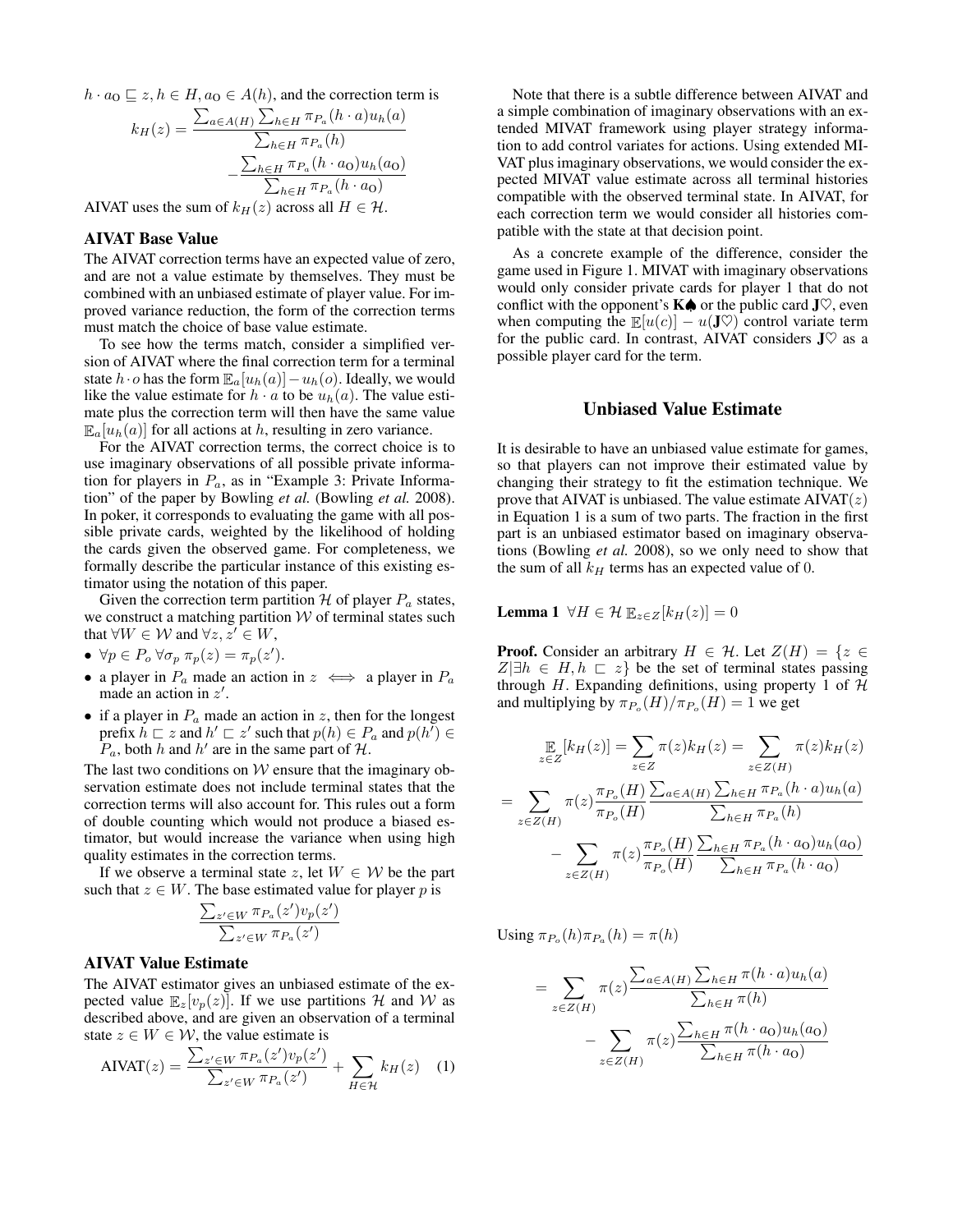Using 
$$
\sum_{z,h\sqsubset z} \pi(z) = \pi(h)
$$
 and  $\sum_{z,h\cdot a\sqsubset z} \pi(z) = \pi(h\cdot a)$ 

$$
= \sum_{h' \in H} \pi(h') \frac{\sum_{a \in A(H)} \sum_{h \in H} \pi(h \cdot a) u_h(a)}{\sum_{h \in H} \pi(h)} - \sum_{h' \in H} \sum_{a \in A(h')} \pi(h' \cdot a) \frac{\sum_{h \in H} \pi(h \cdot a) u_h(a)}{\sum_{h \in H} \pi(h \cdot a)}
$$

Using property 3 of  $H$ 

=

$$
= \sum_{h' \in H} \pi(h') \frac{\sum_{a \in A(H)} \sum_{h \in H} \pi(h \cdot a) u_h(a)}{\sum_{h \in H} \pi(h)}
$$

$$
- \sum_{a \in A(H)} \sum_{h' \in H} \pi(h' \cdot a) \frac{\sum_{h \in H} \pi(h \cdot a) u_h(a)}{\sum_{h \in H} \pi(h \cdot a)}
$$

$$
\sum_{a \in A(H)} \sum_{h \in H} \pi(h \cdot a) u_h(a) - \sum_{a \in A(H)} \sum_{h \in H} \pi(h \cdot a) u_h(a)
$$

$$
= 0
$$

Because the expected value is 0 for an arbitrary  $H$ , the expected value is 0 for the sum of all  $H \in \mathcal{H}$ .

**Theorem 1**  $\mathbb{E}_{z \in Z}[\sum_{H \in \mathcal{H}} k_H(z)] = 0$ 

Proof. This immediately follows from Lemma 1, as the expected value of a sum of terms is the sum of the expected values of the terms, which are all  $0.$ 

### Experimental Results

We demonstrate the effectiveness of AIVAT in two poker games, Leduc hold'em and heads-up no-limit Texas hold'em (HUNL). Both Leduc hold'em and HUNL have a convenient structure where all actions are public, and there is a mix of chance events in the form of completely public board cards and completely private hole cards. The uncomplicated structure leads to a clear choice for the partition H. Each  $H \in \mathcal{H}$ has states with identical betting, public board cards, and private hole cards for any players in  $P<sub>o</sub>$ .

For the first experiments where we compare against previous techniques, the value functions  $u_h(a)$  are self-play values, generated by solving the game to find a Nash equilibrium strategy using a variant of the Monte Carlo CFR algorithm (Lanctot *et al.* 2009). For each player  $p_x$  and partition  $H$ , we save the average observed values for oppo- $\sum_{h\in H}\pi_{p_x}(h\cdot a)\mathop{\mathbb{E}}[v_{p_y}(h)]/\sum_{h\in H}\pi_{p_x}(h\cdot a)$ .  $w_H(a)$  is nent  $p_y$  across all iterations, giving us a value  $w_H(a) \approx$ an expected self-play value for  $p_y$  at H, given the probability distribution of hands for  $p_x$  that reach H and play a. Because we are playing a zero-sum game and  $v_{p_x}(h)$  =  $-v_{p_y}(h)$ , we can use  $u_h(a) = -w_H(a) \forall h \in H$ . In HUNL, which is too large to solve directly, we solve a very small abstraction of the game (Billings *et al.* 2003; Ganzfried and Sandholm 2014) with only 8 million information sets, which gives us a rough estimate of  $w_H(a)$  that is identical across many partitions of HUNL states.

Poker is played in an alternating fashion, where agents take turns playing in different positions. Let us say we have

two agents,  $x$  and  $y$ . In poker, in odd-numbered games (starting at game 1) we would have  $x$  as player 1 and  $y$  as player 2, and in even-numbered games we would have  $y$  as player 1 and  $x$  as player 2. For the experiments, we model this as an extended game where there is an initial 50/50 chance event that assigns a position to the agent, along with an AIVAT correction term for the position.

All experiments will compare AIVAT value estimates with the unmodified game values from counting chips, the MIVAT value estimate, and the combination of MIVAT and imaginary observations using the strategy for agent  $x$  $(MIVAT+IO<sub>x</sub>)$ . Because poker is a zero-sum game, it is sufficient to present results from the point of view of agent  $x$ .

### Leduc Hold'em

The small size of Leduc hold'em lets us test both the case where  $P_a$  only contains one non-chance player, as well as the full-knowledge case where  $P_a = P$ . AIVAT and chip count results are generated from observations of 100,000 games. All of the numbers are in units of chips, where Leduc hold'em has a 1 chip ante, and 2 chip and 4 chip bets in the first and second rounds, respectively.

Table 1 looks at self-play, where both x and y play the same Nash equilibrium that was used to generate  $u_h(a)$ . The true expected value for player  $x$  is 0. Because we are using value functions computed from their self-play, this experiment represents a best-case situation. With knowledge of both player's strategies, the only remaining variance comes from noise in the  $u_h(a)$  value function that arises from the sampling and averaging used in the MCCFR computation.

| Estimator             | $\overline{v}_r$     | $SD(v_x)$ |
|-----------------------|----------------------|-----------|
| chips                 | $0.01\overline{374}$ | 3.513     |
| <b>MIVAT</b>          | 0.00448              | 2.327     |
| MIVAT+I $Ox$          | 0.00987              | 1.928     |
| $P_a = \{p_c, x\}$    | $-0.00009$           | 0.00643   |
| $P_a = \{p_c, x, y\}$ | $-0.00001$           | 0.00377   |

Table 1: Value estimates for self-play in Leduc hold'em

With knowledge of both player's strategies, we reduce the per-game standard deviation of the estimated player value by a little less than 99.9%. This situation might be unlikely in practice, but does demonstrate that the AIVAT computation correctly shifts every observed outcome to the expected player value, given full correct information. Surprisingly, the one-sided evaluation where we use only one player's strategy still reduces the standard deviation by 99.8%. Using MI-VAT or MIVAT+IO<sub>x</sub>, we only see a 33.8% and 45.1% reduction, respectively.

Moving away from the best-case situation, Figure 2 looks at games where  $x$  is the same Nash equilibrium from above, and y is an agent that randomly calls or raises. Given these strategies, the true expected value for player  $x$  is 0.69358.

Using the call/raise strategy for  $y$  demonstrates that the amount of variance reduction does depend on how well the value functions estimate the true expected value of a situation. We used value functions which encode self-play values for x, and while  $y$  is sufficiently similar to  $x$  that the true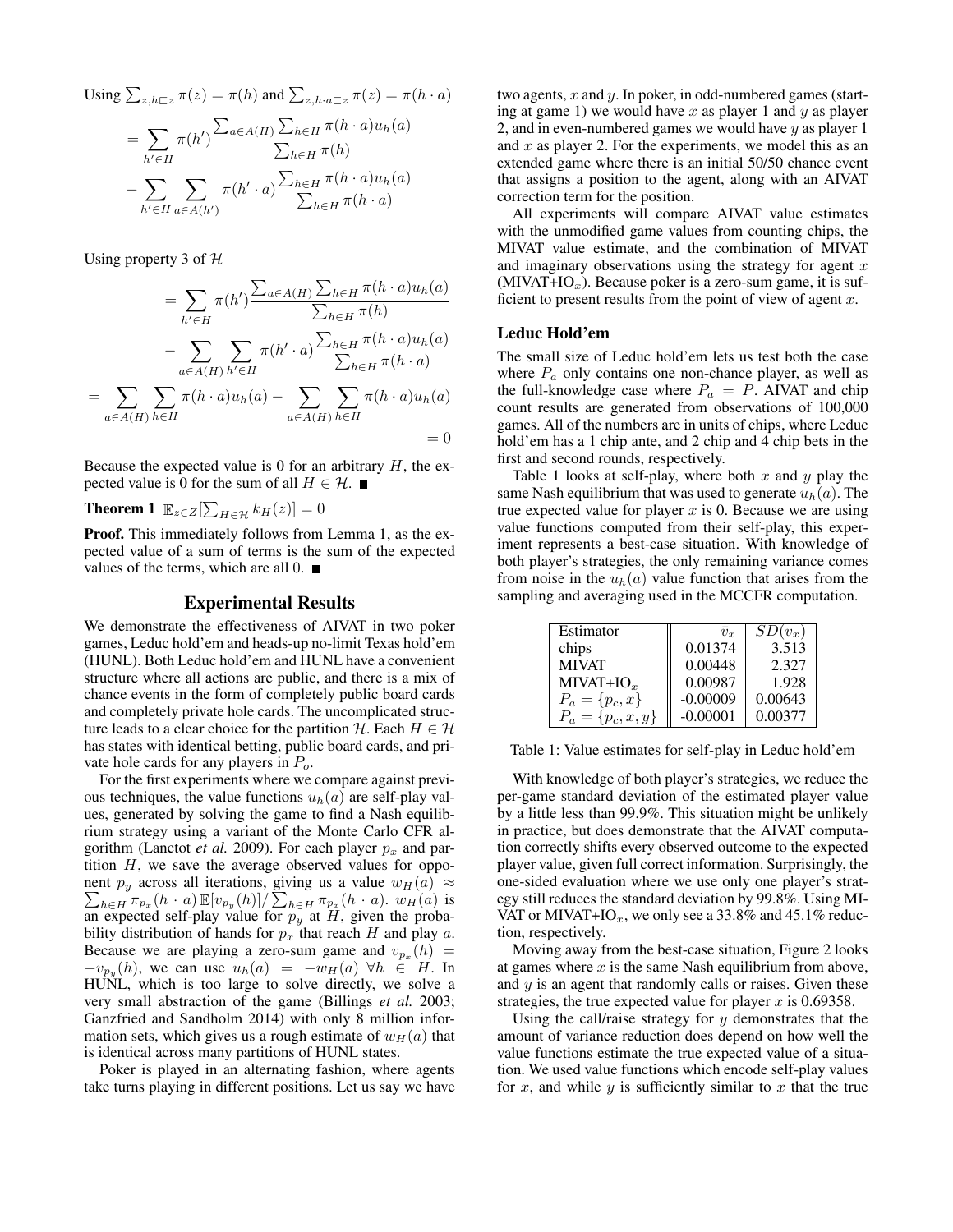| Estimator             | $\overline{v}_r$ | $SD(v_r)$ |
|-----------------------|------------------|-----------|
| chips                 | 0.71673          | 5.761     |
| <b>MIVAT</b>          | 0.68932          | 4.412     |
| $MIVAT+IOx$           | 0.69968          | 4.295     |
| $P_a = \{p_c, x\}$    | 0.69050          | 1.437     |
| $P_a = \{p_c, x, y\}$ | 0.68698          | 1.782     |
| $P_a = \{p_c, y\}$    | 0.69614          | 2.983     |

Table 2: Value estimates for dissimilar strategies in Leduc hold'em

values are still positively correlated with the estimated values for both players, they are no longer an almost-perfect match. Despite the strategic mismatch, using AIVAT we see a reduction in the standard deviation of 48% to 75% compared to the basic chip-count estimate. All of the AIVAT estimators outperform the 25% reduction using MIVAT plus imaginary observations.

### No-limit Texas Hold'em with Bots

The game of HUNL better represents a potential real-world application. The game is commonly played, it is too large to easily compute exact expected values directly even when the strategy of both agents is known, average win rate is a statistic of interest to players and observers, and the high per-game variance of outcomes obscures the win rate even after hundreds of thousands of hands.

First, we used data generated by small abstraction-based CFR agents to compare AIVAT to prior techniques. The next section of this paper presents our main results - AIVAT evaluation on human experimental data in this challenging game.

Comparison to previous techniques The variant of HUNL we used here is know as the "Doyle's game" (to be briefly described in the next section). Due to the large branching factor of chance events, we can only present results for AIVAT analysis using the strategy of one agent.

First, we look at self-play using a low-quality Nash equilibrium approximation for both players  $x$  and  $y$ . The value functions  $u_h(a)$  come from this low-quiliaty strategy. Table 3 compares the different techniques.

| Estimator          | $\overline{v}_r$ | $SD(v_r)$ |
|--------------------|------------------|-----------|
| chips              | 0.03871          | 25.962    |
| <b>MIVAT</b>       | 0.02038          | 21.293    |
| $MIVAT+IOx$        | 0.02596          | 16.073    |
| $P_a = \{p_c, x\}$ | 0.00186          | 8.095     |

Table 3: Selfplay value estimates for self-play in HUNL using 1 million data points. Note that the true expected value for  $x$  is 0 since this is in self-play.

In Table 4 we look at games where  $x$  uses the same lowquality approximation of a Nash equilibrium, and  $y$  is a much stronger agent using a high-quality approximation of a Nash equilibrium. The value functions  $u_h(a)$  are still generated using the low-quality approximation. The true expected value for player  $x$  is not known.

| Estimator          | $\bar{v}_r$ | $SD(v_x)$ |
|--------------------|-------------|-----------|
| chips              | $-0.10017$  | 26.308    |
| <b>MIVAT</b>       | $-0.11565$  | 21.546    |
| $MIVAT+IOx$        | $-0.11297$  | 16.051    |
| $P_a = \{p_c, x\}$ | $-0.10971$  | 8.301     |

Table 4: Value estimates for dissimilar strategies in HUNL using 1 million data points.

In both experiments, we see a 39% reduction in the standard deviation when using MIVAT with imaginary observations, and a bit more than a 68% reduction using AIVAT. It must be noted that our value function could be improved, as the 18% reduction for MIVAT in this experiment does not match the 23% improvement previously demonstrated using values learned from data (White and Bowling 2009). The small abstract game used to generate the value functions does not do a good job of understanding the consequences of cards being dealt, as it cannot distinguish most card situations. Despite this handicap, the full AIVAT estimator still significantly improves on the state of the art for low-variance value estimators for imperfect information games

### No-limit Texas Hold'em with Humans

We used AIVAT variance reduction to evaluate the gameplay of DeepStack, the first poker AI to beat professional human players in no-limit poker. DeepStack recently played two man-machine events with different game rules.

The first format, referred to as "Doyle's Game" is a popular variant amongst the computer poker community — all the previously held man machine competitions (Brains Vs. AI 2015) used this particular game format. This format was used during the DeepStack evaluation: 33 players from 17 different countries were recruited by the International Federation of Poker. The players were asked to complete 3, 000 games each, producing a total of 44, 852 games (not all the players finished the required number of games).

The second format used for evaluation was series of exhibition matches in the "freezeout" poker tournament format, where chips are not reset after each game, and a match continues until one player is out of chips. While much more challenging for AI, this format is very popular by players.

### Doyle's Game

In Doyle's Game, the number of players' chips gets reset after every single game, and the goal is to maximize the total amount of chips won in the course of multiple games. Thus, the estimate we are interested in is the expected number of chips won per game.

Based on the aggregate results, DeepStack won the challenge statistically significantly by 4 sigma even with no variance reduction. AIVAT analysis was able to improve the statistical analysis, reducing the standard deviation by 85% and producing 20 sigma significance. Even more impressively, AIVAT resulted in a statistically significant outcome for all but one of the individuals who finished the required number of hands. Concretely, AIVAT estimated that DeepStack was ahead of all 11 players that completed the challenge, and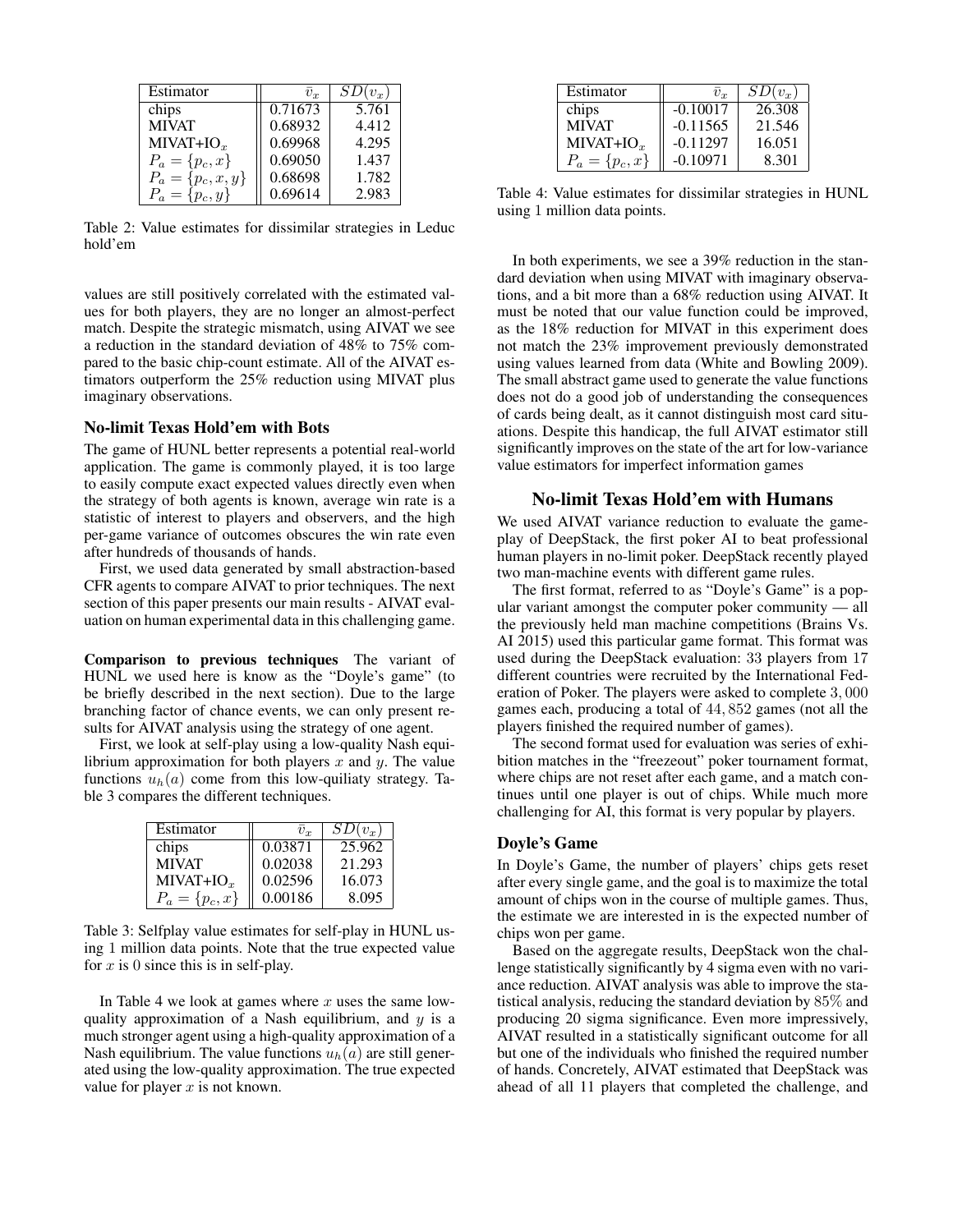these individual victories were 2 sigma significant for all but one of them. More details are presented in Table 5.

Note that the 85% standard deviation reduction achieved by DeepStack value estimates is substantially lower than the 68% reduction using estimates from the CFR abstractionbased agent. This suggests that DeepStack has a better understanding of the game values compared to the abstraction based approaches.

Table 5: Results against professional poker players estimated with AIVAT (Luck Adjusted Win Rate) and chips won (Unadjusted Win Rate), both measured in mbb/g. Note that 10mbb/g equals 1bb/100. Each estimate is followed by a 95% confidence interval. The double line separates the players that did not finish the required number of 3, 000 hands. Note that for most of the players that finished the match and even for many players that played too few games to finish, the AIVAT produces per-player statistically significant results. This contrasts to other man-machine competitions, where only the aggregate data from all players had to be used to get significant results.

| Player                    | Luck Adjusted<br>Win Rate | Unadjusted<br>Win Rate |
|---------------------------|---------------------------|------------------------|
| <b>Martin Sturc</b>       | $70 \pm 119$              | $-515 \pm 575$         |
| Stanislav Voloshin        | $126 \pm 103$             | $-65 \pm 648$          |
| Prakshat Shrimankar       | $139 \pm 97$              | $174 \pm 667$          |
| Ivan Shabalin             | $170 \pm 99$              | $153 \pm 633$          |
| Lucas Schaumann           | $207 \pm 87$              | $160 \pm 576$          |
| Phil Laak                 | $212 \pm 143$             | $774 \pm 677$          |
| Kaishi Sun                | $363 \pm 116$             | $5 \pm 729$            |
| <b>Dmitry Lesnoy</b>      | $411 \pm 138$             | $-87 \pm 753$          |
| Antonio Parlavecchio      | $618 \pm 212$             | $1096 \pm 962$         |
| Muskan Sethi              | $1009 \pm 184$            | $2144 \pm 1019$        |
| Pol Dmit                  | $1008 \pm 156$            | $883 \pm 793$          |
| Tsuneaki Takeda           | $627 \pm 231$             | $-333 \pm 1228$        |
| Youwei Qin                | $1306 \pm 331$            | $1953 \pm 1799$        |
| <b>Fintan Gavin</b>       | $635\pm278$               | $-26 \pm 1647$         |
| Giedrius Talacka          | $1063 \pm 338$            | $459 \pm 1707$         |
| Juergen Bachmann          | $527 \pm 198$             | $1769 \pm 1662$        |
| Sergey Indenok            | $881 + 371$               | $253 + 2507$           |
| Sebastian Schwab          | $1086 \pm 598$            | $1800 \pm 2162$        |
| Dara O'Kearney            | $78 + 250$                | $223 \pm 1688$         |
| Roman Shaposhnikov        | $131 \pm 305$             | $-898 \pm 2153$        |
| Shai Zurr                 | $499 \pm 360$             | $1154 \pm 2206$        |
| Luca Moschitta            | $444 + 580$               | $1438 + 2388$          |
| Stas Tishekvich           | $-45 \pm 433$             | $-346 \pm 2264$        |
| Eval Eshkar               | $18 \pm 608$              | $715 \pm 4227$         |
| Jefri Islam               | $997 \pm 700$             | $3822 \pm 4834$        |
| Fan Sun                   | $531 \pm 774$             | $-1291 \pm 5456$       |
| Igor Naumenko             | $-137 \pm 638$            | $851 \pm 1536$         |
| Silvio Pizzarello         | $1500 \pm 2100$           | $5134 \pm 6766$        |
| Gaia Freire               | $369 \pm 136$             | $138 \pm 694$          |
| Alexander Bös             | $487 \pm 756$             | $1 \pm 2628$           |
| <b>Victor Santos</b>      | $475 \pm 462$             | $-1759 \pm 2571$       |
| Mike Phan                 | $-1019 \pm 2352$          | $-11223 \pm 18235$     |
| <b>Juan Manuel Pastor</b> | $2744 \pm 3521$           | $7286 \pm 9856$        |
| Human Professionals       | $486 + 40$                | $492 + 220$            |

#### Freezouts

In a freezout tournament, players' chips don't reset after every hand, but the game continues until one of the players loses all of their chips, thus losing the tournament. Consequently, a tournament is a single Bernoulli trial and we are interested in an estimate of the win probability (in contrast to chips won per hand in Doyle's game).

It turns out that the AIVAT technique can readily be applied in these settings as well. We simply use a value estimate corresponding to an estimate of the win probability. We opted for the ICM formulae (Ganzfried and Sandholm 2008) to estimate win probability from the players' chips since it has been shown to be very accurate for heads-up (Miltersen and Sørensen 2007). In the case of two players  $p_1$  and  $p_2$  it simplifies down to:

$$
ICM(chips_{p_1}, chips_{p_2}) = \frac{chips_{p_1}}{chips_{p_1} + chips_{p_2}} \quad (2)
$$

Note that since we use this formula only for the value estimate for the correction terms, the formula can be arbitrary and still be unbiased. But a better estimate of the real win probability leads to lower variance.

Since DeepStack does not use pre-computed strategy but rather computes the strategy online, it is not limited to a fixed amount of chips and thus can readily play freezout games. DeepStack was used for another experiment versus human poker players, this time in a freezout setting and AIVAT was used to reduce the variance. The resulting values are in the Table 6 and AIVAT was able to produce statistically significant results with as little as 28 freezout matches, while the baseline estimate from 14 wins and 14 losses provided no separation in the estimated skill.

| Estimator        | $\frac{1}{2}$ 95% conf. interval |
|------------------|----------------------------------|
| <b>Bernoulli</b> | $0.5 \pm 0.2$                    |
| <b>AIVAT</b>     | $0.59 \pm 0.018$                 |

Table 6: Freezout results.

### **Conclusions**

We introduced a technique for value estimation in imperfect information games that extends and combines existing techniques. AIVAT uses heuristic value functions, knowledge of game structure, and knowledge about player strategies to both add a control variate term for chance and player decisions, and to average over multiple possible outcomes given a single observation. We prove AIVAT is unbiased, and demonstrate that with (almost) perfect value functions we see (almost) complete elimination of variance. Even with imprecise value functions, we show variance reduction in a real-world game that significantly exceeds existing techniques. AIVAT's three times reduction in standard deviation allows us to achieve the same statistical significance with ten times less data.

A factor of forty is substantial: for problems with limited data, like human play against bots, forty times as many games could be the distinction between practical and impractical experiments.